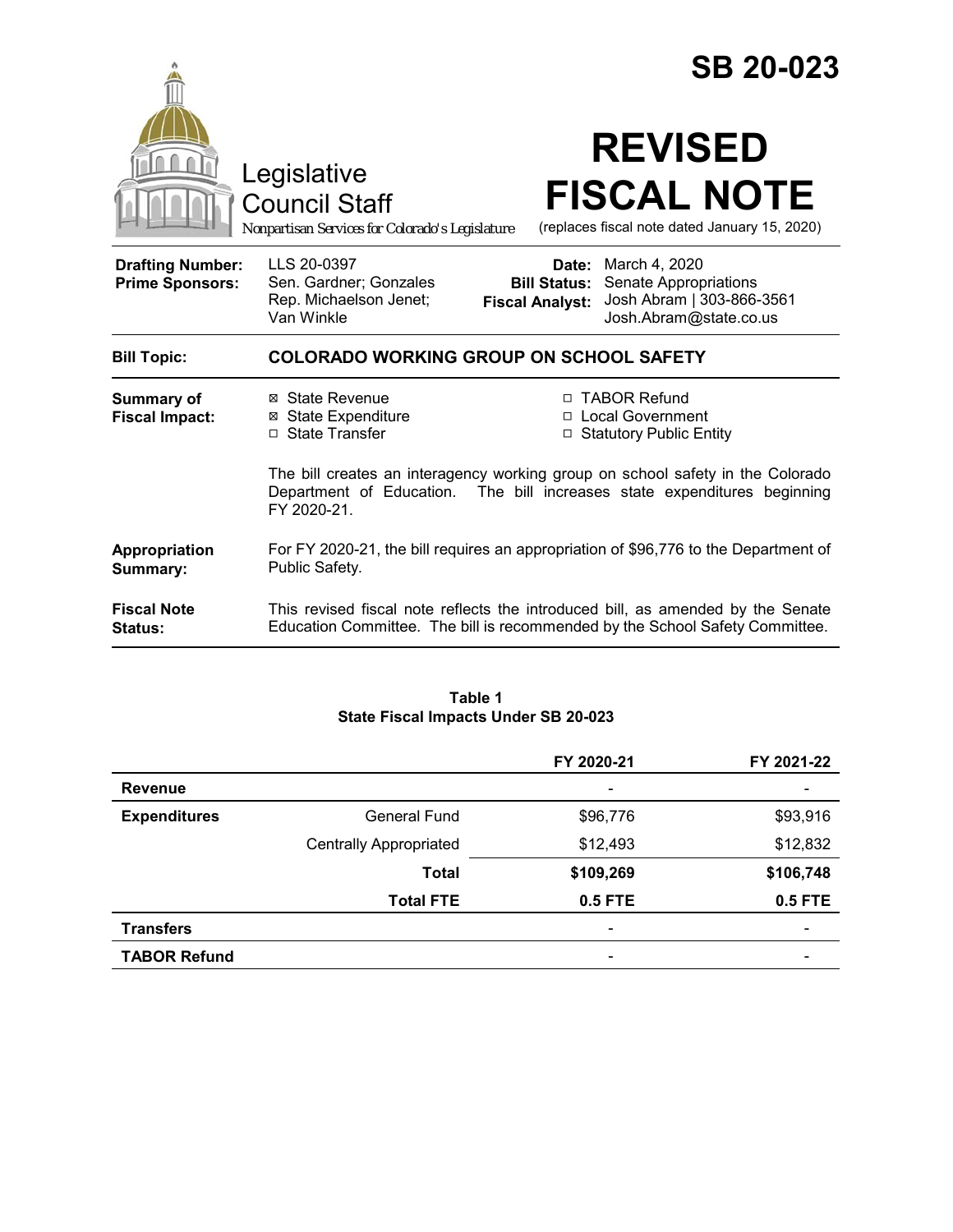March 4, 2020

# **Summary of Legislation**

This bill creates the 11-member Colorado Interagency Working Group on School Safety (working group) in the Department of Public Safety (DPS). The working group, comprised of state and local agency officials, is tasked with increasing coordination of school safety programs across state government and reporting annually to the governor and the state legislature.

The working group includes representatives from the state departments of education, public safety, public health and environment, human services, and law, and local representatives from school districts and law enforcement. Members serve without compensation but those appointed by the Governor may be reimbursed for travel expenses. The working group is required to meet at least quarterly and may contract with a consultant to facilitate the working group's efforts to optimize and align effective school safety efforts. The General Assembly may appropriate money to the working group for a consultant if requested. The working group is required to study and implement recommendations of the 2019 Office of the State Auditor's report regarding school safety, among other required duties

The School Safety Resource Center in the DPS serves as the clearinghouse for all materials produced by the working group, and the Division of Criminal Justice in the DPS, in consultation with the CDE, is required to provide resources for data collection, research, analysis, and publication fo the working group's findings.

The bill creates a new cash fund and allows the DPS and the working group to accept gifts, grants, and private donations. The working group is repealed September 1, 2022, following a sunset review prepared by the Department of Regulatory Agencies.

#### **State Revenue**

The bill permits the working group to accept gifts, grants, and private donations to the newly created Colorado Working Group on School Safety Cash Fund. No source of private revenue has been identified at this time.

# **State Expenditures**

The bill increases state General Fund expenditures by \$109,269 and 0.5 FTE in FY 2020-21, and by \$106,748 and 0.5 FTE in FY 2021-22 to the DPS. New expenditures are displayed in Table 2 and described below.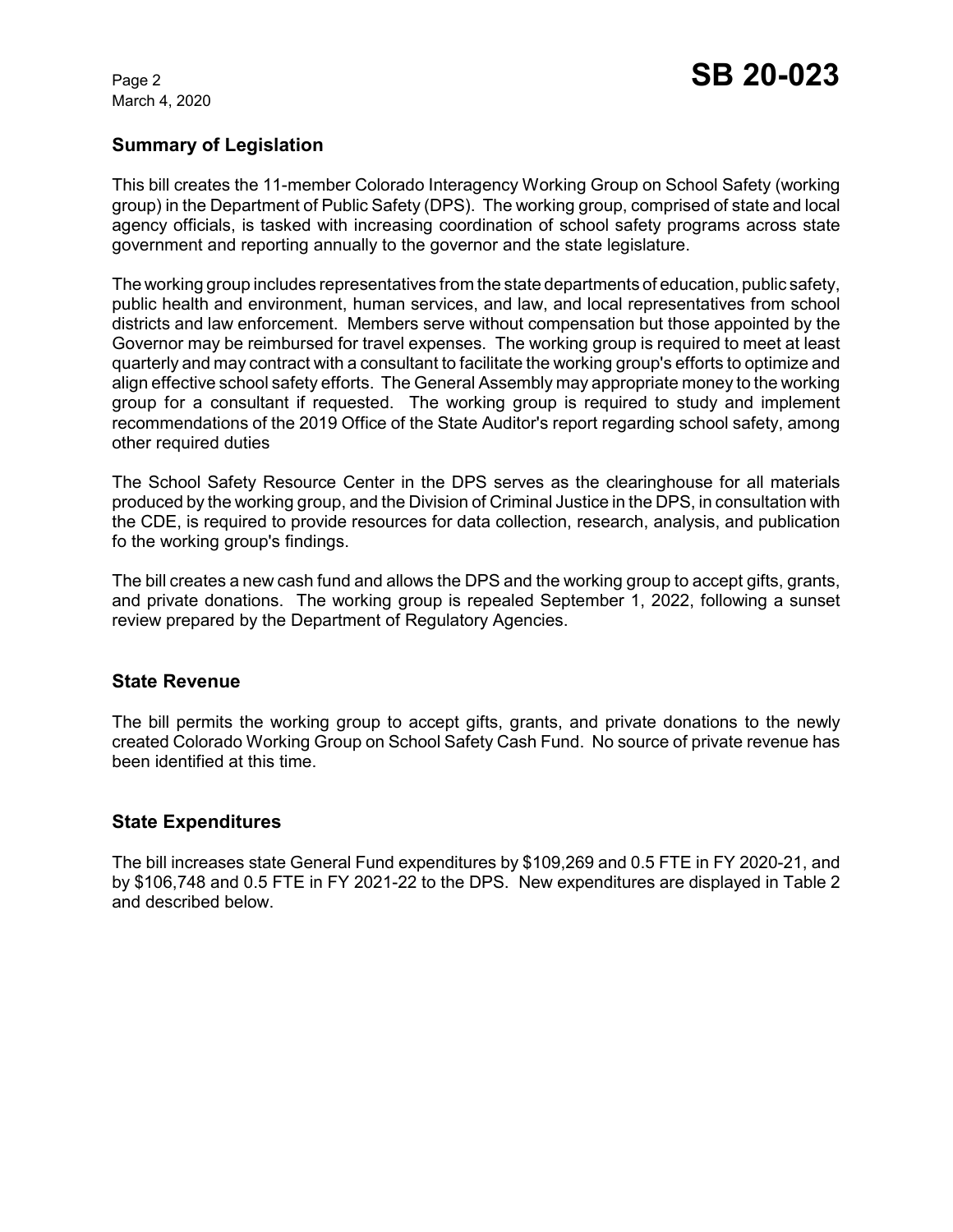**Table 2 Expenditures Under SB 20-123**

|                                    |                   | FY 2020-21 | FY 2021-22 |
|------------------------------------|-------------------|------------|------------|
| <b>Department of Public Safety</b> |                   |            |            |
| <b>Personal Services</b>           |                   | \$41,148   | \$44,888   |
| Operating                          |                   | \$1,100    | \$700      |
| Capital Outlay                     |                   | \$6,200    |            |
| Facilitation                       |                   | \$45,000   | \$45,000   |
| Member Travel & Expenses           |                   | \$3,328    | \$3,328    |
| Centrally Appropriated Costs*      |                   | \$12,493   | \$12,832   |
| FTE - Personal Services            |                   | $0.5$ FTE  | $0.5$ FTE  |
|                                    | <b>Total Cost</b> | \$109,269  | \$106,748  |
|                                    | <b>Total FTE</b>  | 0.5 FTE    | $0.5$ FTE  |

 *\* Centrally appropriated costs are not included in the bill's appropriation.*

**Department of Public Safety.** The Division of Criminal Justice in the DPS is required to provide resources for data collection, research, analysis, and publication of the working group's findings and reports. Based on similar work supporting the Colorado Commission on Criminal and Juvenile Justice, the DPS requires 0.5 FTE to support the new working group. The department also requires funding to reimburse members for travel and other expenses.

**Facilitation.** The DPS will contract with a consultant to facilitate working group meetings and to assist in the identification and prioritization of school safety issues. Assuming roughly 50 hours of contracted services for each of 4 quarterly meetings at a contract rate of \$225 per hour, facilitation of the working group is estimated to require \$45,000 per year.

**Consultant Services.** If requested by the working group, the General Assembly may appropriate additional resources for contracting with an outside consultant. Once convened, the working group may elect to request additional funding either through a supplemental funding request in FY 2020-21, or as part of the DPS budget request for FY 2021-22. Depending on the type of consultant services, this additional state expenditure is estimated between \$45,000 and \$130,000.

**Centrally appropriated costs.** Pursuant to a Joint Budget Committee policy, certain costs associated with this bill are addressed through the annual budget process and centrally appropriated in the Long Bill or supplemental appropriations bills, rather than in this bill. These costs, which include employee insurance and supplemental employee retirement payments, and leased space are estimated to be \$12,493 in FY 2020-21 and \$12,832 in FY 2021-22.

# **Effective Date**

The bill takes effect upon signature of the Governor, or upon becoming law without his signature.